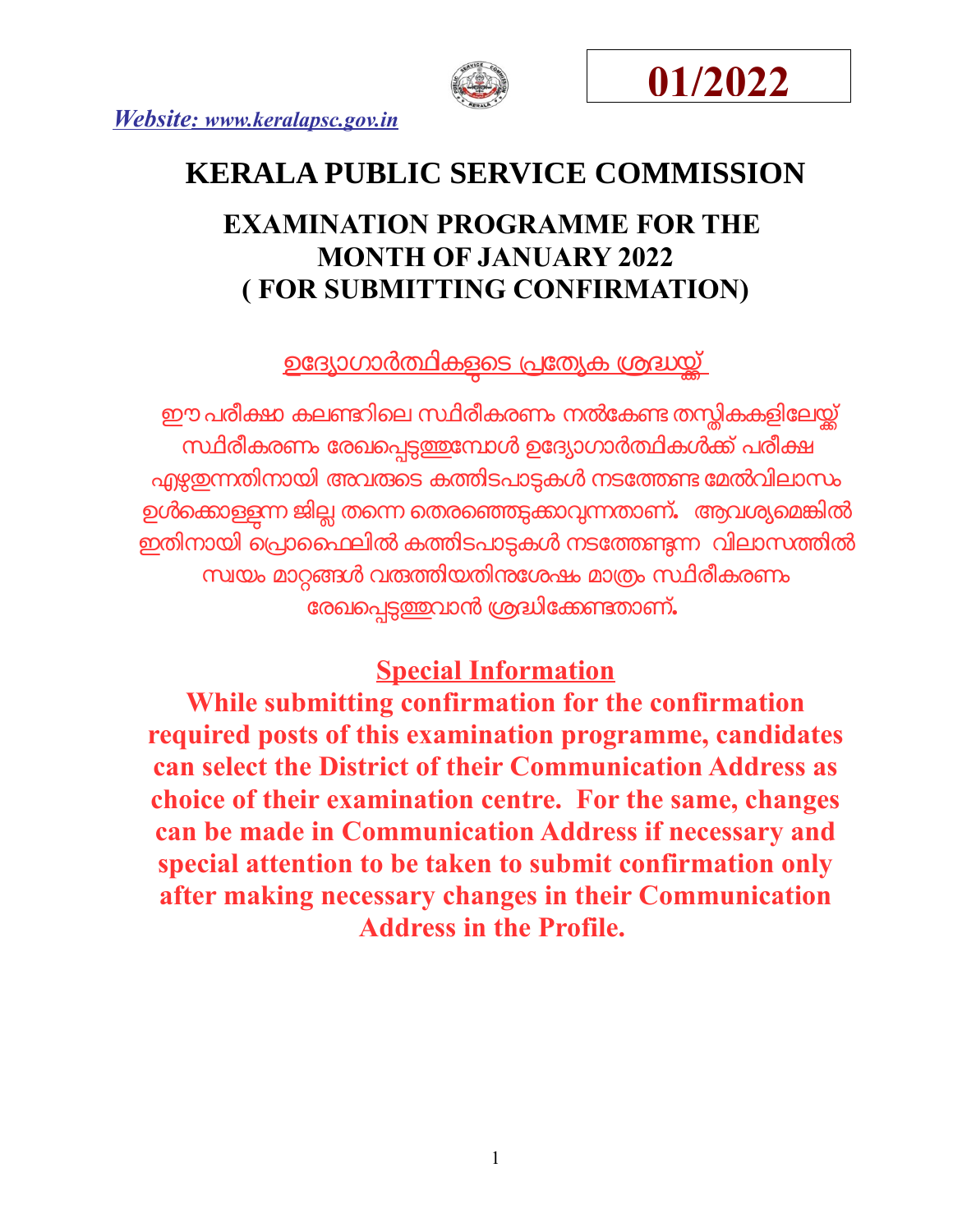| $\mathcal{S}l$<br>$N0$ . | Date & Time     | <b>Name of Post, Department &amp; Syllabus</b>                                                                                                                                                                         | Category<br><b>Number</b>                        | No. of<br><b>Candidates</b> |
|--------------------------|-----------------|------------------------------------------------------------------------------------------------------------------------------------------------------------------------------------------------------------------------|--------------------------------------------------|-----------------------------|
| $\mathbf{1}$             | $\overline{2}$  | 3                                                                                                                                                                                                                      | 4                                                | $\overline{5}$              |
| 1                        | 01.01.2022      | <b>ELECTRICAL SUPERVISOR</b>                                                                                                                                                                                           | 223/2020                                         | 15427                       |
|                          | <b>SATURDAY</b> | <b>APEX SOCIETIES OF CO-OPERATIVE SECTOR IN KERALA</b>                                                                                                                                                                 |                                                  |                             |
|                          |                 | (PART I – GENERAL CATEGORY)                                                                                                                                                                                            |                                                  |                             |
|                          |                 | <b>Main Topics:-</b> Questions based on educational qualification.                                                                                                                                                     | For<br><b>Detailed</b>                           |                             |
|                          |                 | <b>Maximum Marks</b><br>: 100<br><b>Duration</b><br>: 1 Hour15 Minutes<br><b>Medium of Question : English</b><br><b>Mode of Exam</b><br>: OMR/ONLINE (Objective Multiple Choice)                                       | <b>Syllabus</b><br><b>Click Here</b>             |                             |
|                          |                 | <b>Candidates can submit their confirmation for writing this examination</b><br>through one time registration profile from 23.10.2021 to 11.11.2021                                                                    |                                                  |                             |
|                          |                 | അപേക്ഷകർക്ക് ഒറ്റത്തവണ രജിസ്പേഷൻ പ്രൊഫൈൽ വഴി ഈ പരീക്ഷ എഴ്ജതന്നതിന്തള്ള<br><u>സ്ഥിരീകരണം രേഖപെട്ടത്തവാൻ 23.10.2021 മുതൽ 11.11.2021 വരെ അവസരം</u><br>ഉണ്ടായിരിക്കുന്നതാണ്.                                               |                                                  |                             |
|                          |                 | Candidates who successfully submit their confirmation on or before<br>11.11.2021 can download the Admission Tickets through their One Time<br>Registration Profile in the website www.keralapsc.gov.in from 17.12.2021 |                                                  |                             |
|                          |                 | 11.11.2021 വരെ സ്ഥിരീകരണം നൽകുന്നവർക്ക് പ്രൊഫൈൽ വഴി $17.12.2021$                                                                                                                                                       |                                                  |                             |
|                          |                 | മുതൽ അഡ്യിഷൻ ടിക്കറ്റ് ലഭ്യമാകുന്നതാണ് .                                                                                                                                                                               |                                                  |                             |
| $\boldsymbol{2}$         | 01.01.2022      | <b>ELECTRICAL SUPERVISOR</b>                                                                                                                                                                                           | 224/2020                                         | 63                          |
|                          | <b>SATURDAY</b> | <b>KERALA STATE CO-OPERATIVE FEDERATION FOR</b>                                                                                                                                                                        |                                                  |                             |
|                          |                 | <b>FISHERIES DEVELOPMENT LIMITED (MATSYAFED)</b>                                                                                                                                                                       |                                                  |                             |
|                          |                 | (PART II - FISHERMEN/DEPENDENT OF FISHERMEN<br><b>CATEGORY</b> )                                                                                                                                                       | <b>For</b><br><b>Detailed</b><br><b>Syllabus</b> |                             |
|                          |                 | <b>Candidates can submit their confirmation for writing this examination</b>                                                                                                                                           | <b>Click Here</b>                                |                             |
|                          |                 | through one time registration profile from 23.10.2021 to 11.11.2021                                                                                                                                                    |                                                  |                             |
|                          |                 | അപേക്ഷകർക്ക് ഒറ്റത്തവണ രജിസ്റ്റേഷൻ പ്രൊഫൈൽ വഴി ഈ പരീക്ഷ എഴ്ചയന്നതിന്തള്ള<br><u>സ്ഥിരീകരണം രേഖപെട്ടത്തവാൻ 23.10.2021 മുതൽ 11.11.2021 വരെ അവസരം</u>                                                                      |                                                  |                             |
|                          |                 | <u>ഉണ്ടായിരിക്കുന്നതാണ്.</u>                                                                                                                                                                                           |                                                  |                             |
|                          |                 | Candidates who successfully submit their confirmation on or before<br>11.11.2021 can download the Admission Tickets through their One Time<br>Registration Profile in the website www.keralapsc.gov.in from 17.12.2021 |                                                  |                             |
|                          |                 | 11.11.2021 വരെ സ്ഥിരീകരണം നൽകുന്നവർക്ക് പ്രൊഫൈൽ വഴി $17.12.2021$                                                                                                                                                       |                                                  |                             |
|                          |                 | മുതൽ അഡ്മിഷൻ ടിക്കറ്റ് ലഭ്യമാകുന്നതാണ് .                                                                                                                                                                               |                                                  |                             |
|                          |                 | <b>COMMON TEST FOR SL.NO. 1 &amp; 2</b>                                                                                                                                                                                |                                                  |                             |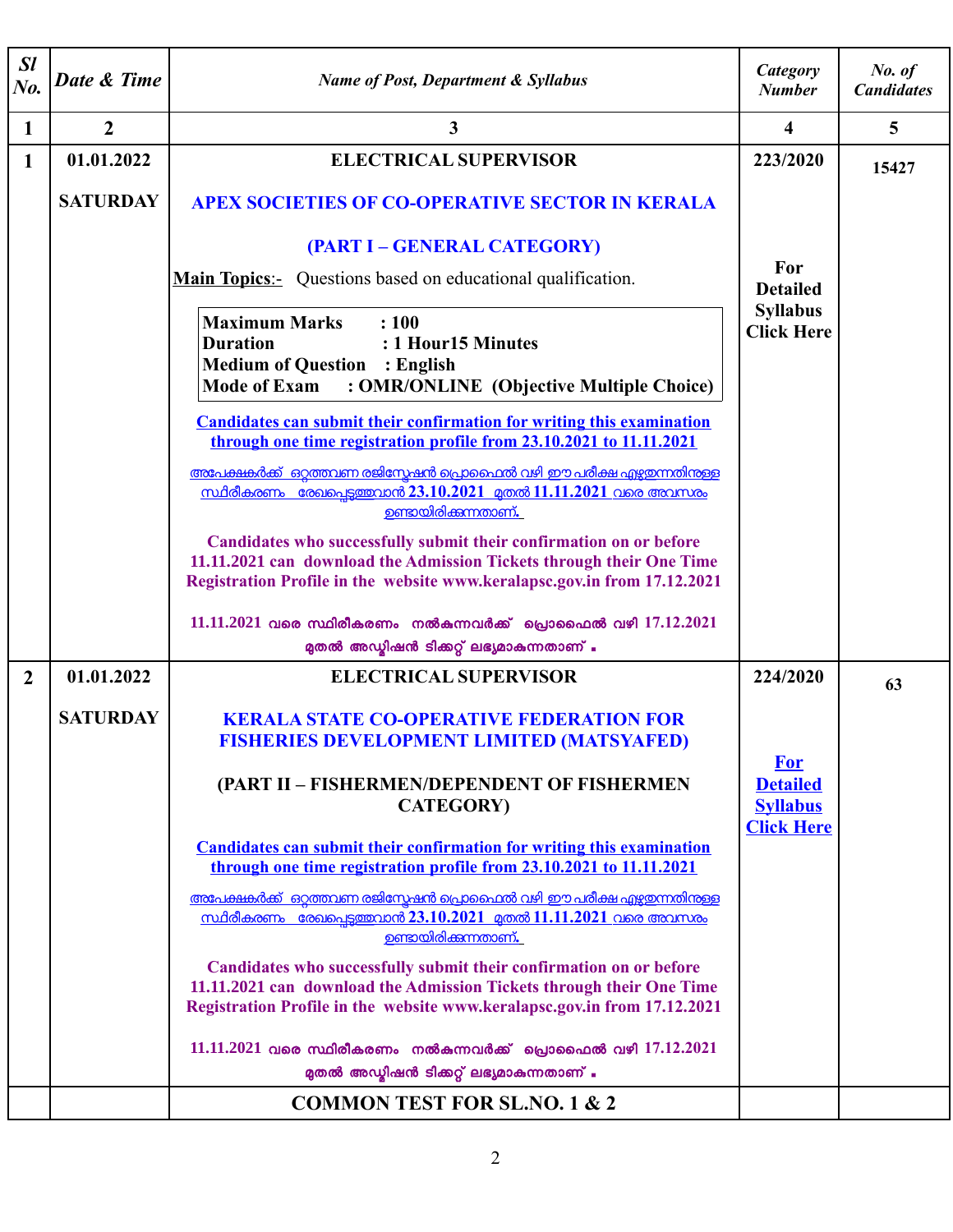| $\mathbf{3}$            | 05.01.2022       | <b>PSYCHIATRIC SOCIAL WORKER</b>                                                                                                                                                                                                             | 013/2019                                                | 1833 |
|-------------------------|------------------|----------------------------------------------------------------------------------------------------------------------------------------------------------------------------------------------------------------------------------------------|---------------------------------------------------------|------|
|                         | <b>WEDNESDAY</b> | <b>MEDICAL EDUCATION SERVICES</b>                                                                                                                                                                                                            |                                                         |      |
|                         |                  | <b>Main Topics:-</b> Questions based on education qualification                                                                                                                                                                              | <b>For</b><br><b>Detailed</b><br><b>Syllabus</b>        |      |
|                         |                  | <b>Maximum Marks</b><br>: 100<br><b>Duration</b><br>: 1 Hour15 Minutes<br><b>Medium of Question : English</b><br><b>Mode of Exam</b><br>: OMR/ONLINE<br>(Objective Multiple Choice)                                                          | <b>Click Here</b>                                       |      |
|                         |                  | <b>Candidates can submit their confirmation for writing this examination</b><br>through one time registration profile from 23.10.2021 to 11.11.2021                                                                                          |                                                         |      |
|                         |                  | <u>അപേക്ഷകർക്ക് ഒറ്റത്തവണ രജിസ്പേഷൻ പ്രൊഫൈൽ വഴി ഈ പരീക്ഷ എഴ്ചതന്നതിന്</u> കള്ള<br><u>സ്ഥിരീകരണം രേഖപ്പെട്ടത്തവാൻ 23.10.2021 മുതൽ 11.11.2021 വരെ അവസരം</u><br><u>ഉണ്ടായിരിക്കുന്നതാണ്.</u>                                                    |                                                         |      |
|                         |                  | Candidates who successfully submit their confirmation on or before<br>11.11.2021 can download the Admission Tickets through their One Time<br>Registration Profile in the website www.keralapsc.gov.in from 21.12.2021                       |                                                         |      |
|                         |                  | 11.11.2021 വരെ സ്ഥിരീകരണം നൽകുന്നവർക്ക് പ്രൊഫൈൽ വഴി 21.12.2021<br>മുതൽ അഡ്മിഷൻ ടിക്കറ്റ് ലഭ്യമാകുന്നതാണ് .                                                                                                                                   |                                                         |      |
| $\overline{\mathbf{4}}$ | 06.01.2022       | ASSISTANT PROFESSOR IN SANSKRIT (SAHITYA)                                                                                                                                                                                                    | 281/2019                                                | 125  |
|                         | <b>THURSDAY</b>  | <b>COLLEGIATE EDUCATION</b>                                                                                                                                                                                                                  |                                                         |      |
|                         |                  | <b>Main Topics:</b> Questions based on education qualification                                                                                                                                                                               | <b>For</b>                                              |      |
|                         |                  | <b>Maximum Marks</b><br>: 100<br><b>Duration</b><br>: 2 Hours<br><b>Medium of Question</b><br>: Module 1, 7, 8 - English<br>Module 2, 3, 4, 5, 6, 9 & 10 - Sanskrit<br>: Descriptive<br><b>Mode of Exam</b><br>(Question cum Answer Booklet) | <b>Detailed</b><br><b>Syllabus</b><br><b>Click Here</b> |      |
|                         |                  | <b>Candidates can submit their confirmation for writing this examination</b><br>through one time registration profile from 23.10.2021 to 11.11.2021                                                                                          |                                                         |      |
|                         |                  | അപേക്ഷകർക്ക് ഒറ്റത്തവണ രജിസ്രേഷൻ പ്രൊഫൈൽ വഴി ഈ പരീക്ഷ എഴ്ചതന്നതിന്തള്ള<br><u>സ്ഥിരീകരണം രേഖപെട്ടത്തവാൻ 23.10.2021 മുതൽ 11.11.2021 വരെ അവസരം</u><br><u>ഉണ്ടായിരിക്കുന്നതാണ്.</u>                                                              |                                                         |      |
|                         |                  | Candidates who successfully submit their confirmation on or before<br>11.11.2021 can download the Admission Tickets through their One Time<br>Registration Profile in the website www.keralapsc.gov.in from 22.12.2021                       |                                                         |      |
|                         |                  | 11.11.2021 വരെ സ്ഥിരീകരണം നൽകുന്നവർക്ക് പ്രൊഫൈൽ വഴി $22.12.2021$<br>മുതൽ അഡ്മിഷൻ ടിക്കറ്റ് ലഭ്യമാകുന്നതാണ് .                                                                                                                                 |                                                         |      |

L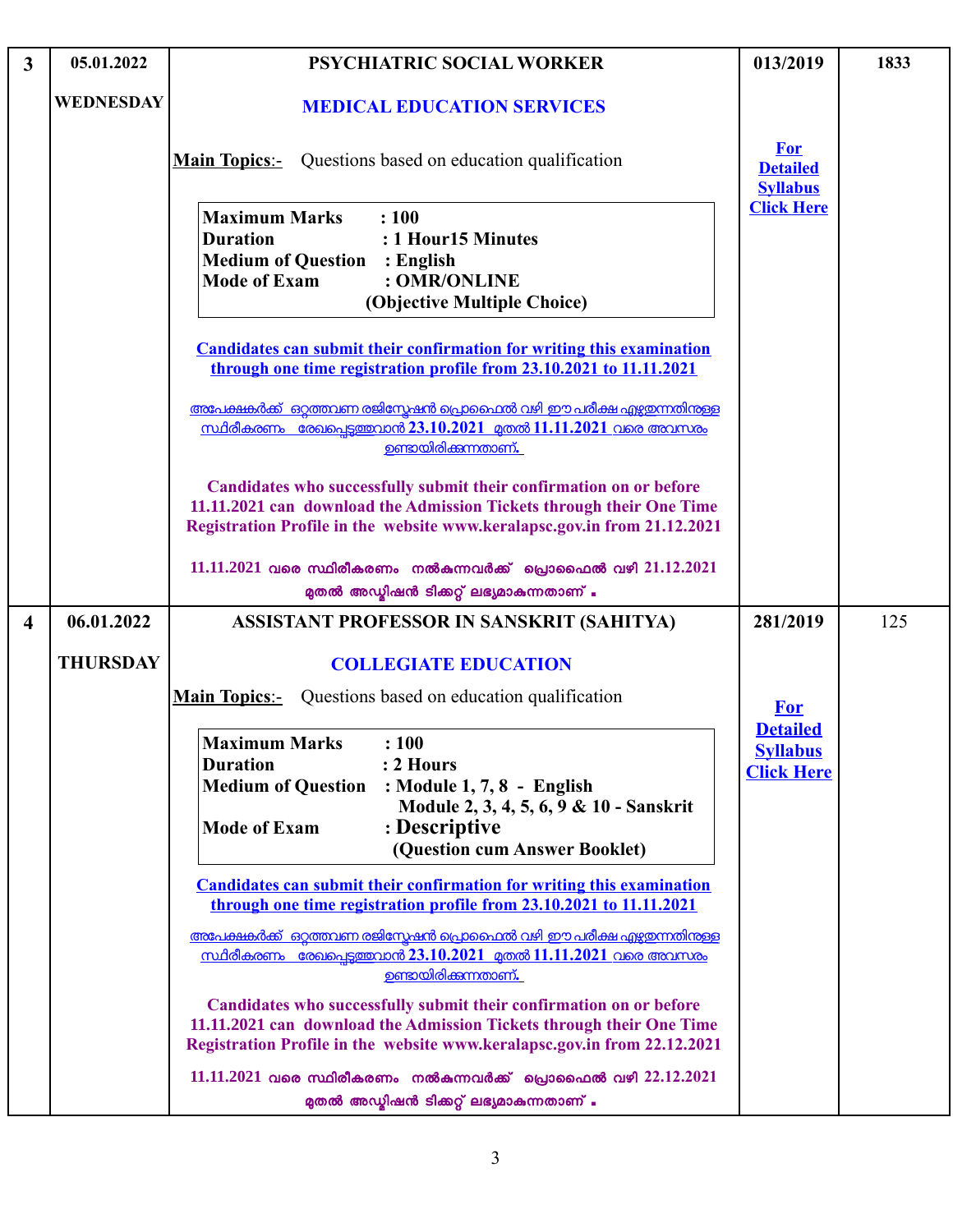| 5 | 08.01.2022<br><b>SATURDAY</b> | <b>CARPENTER</b>                                                                                                                                                                                                                                                                                                                                 | 317/2019                                         | 2045 |
|---|-------------------------------|--------------------------------------------------------------------------------------------------------------------------------------------------------------------------------------------------------------------------------------------------------------------------------------------------------------------------------------------------|--------------------------------------------------|------|
|   |                               | <b>KERALA STATE WATER TRANSPORT</b>                                                                                                                                                                                                                                                                                                              |                                                  |      |
|   |                               | <b>Main Topics:-</b> Carpentry (NTC Level)                                                                                                                                                                                                                                                                                                       | <b>For</b><br><b>Detailed</b><br><b>Syllabus</b> |      |
|   |                               | <b>Maximum Marks</b><br>: 100<br>: 1 Hour15 Minutes<br><b>Duration</b><br>Medium of Question : Malayalam/Tamil/Kannada<br><b>Mode of Exam</b><br>: OMR/ONLINE (Objective Multiple Choice)<br><b>Candidates can submit their confirmation for writing this examination</b><br>through one time registration profile from 23.10.2021 to 11.11.2021 | <b>Click Here</b>                                |      |
|   |                               | അപേക്ഷകർക്ക് ഒറ്റത്തവണ രജിസ്കേഷൻ പ്രൊഫൈൽ വഴി ഈ പരീക്ഷ എഴ്ചഇന്നതിനുള്ള<br><u>സ്ഥിരീകരണം രേഖപ്പെടുത്തവാൻ 23.10.2021 മുതൽ 11.11.2021 വരെ അവസരം</u><br><u>ഉണ്ടായിരിക്കന്നതാണ്.</u>                                                                                                                                                                   |                                                  |      |
|   |                               | Candidates who successfully submit their confirmation on or before<br>11.11.2021 can download the Admission Tickets through their One Time<br>Registration Profile in the website www.keralapsc.gov.in from 24.12.2021                                                                                                                           |                                                  |      |
|   |                               | $11.11.2021$ വരെ സ്ഥിരീകരണം നൽകുന്നവർക്ക് പ്രൊഫൈൽ വഴി $24.12.2021$<br>മുതൽ അഡ്മിഷൻ ടിക്കറ്റ് ലഭ്യമാകുന്നതാണ് .                                                                                                                                                                                                                                   |                                                  |      |
| 6 | 08.01.2022<br><b>SATURDAY</b> | <b>CARPENTER</b>                                                                                                                                                                                                                                                                                                                                 | 505/2019                                         | 2062 |
|   |                               | <b>MUSEUM AND ZOO</b>                                                                                                                                                                                                                                                                                                                            | <b>For</b><br><b>Detailed</b>                    |      |
|   |                               | <b>Candidates can submit their confirmation for writing this examination</b><br>through one time registration profile from 23.10.2021 to 11.11.2021                                                                                                                                                                                              | <b>Syllabus</b><br><b>Click Here</b>             |      |
|   |                               | അപേക്ഷകർക്ക് ഒറ്റത്തവണ രജിസ്പേഷൻ പ്രൊഫൈൽ വഴി ഈ പരീക്ഷ എഴ്ചഇന്നതിനുള്ള<br><u>സ്ഥിരീകരണം രേഖപെട്ടത്തവാൻ 23.10.2021 മുതൽ 11.11.2021 വരെ അവസരം</u><br><u>ഉണ്ടായിരിക്കന്നതാണ്.</u>                                                                                                                                                                    |                                                  |      |
|   |                               | Candidates who successfully submit their confirmation on or before<br>11.11.2021 can download the Admission Tickets through their One Time<br>Registration Profile in the website www.keralapsc.gov.in from 24.12.2021                                                                                                                           |                                                  |      |
|   |                               | 11.11.2021 വരെ സ്ഥിരീകരണം നൽകുന്നവർക്ക് പ്രൊഫൈൽ വഴി 24.12.2021<br>മുതൽ അഡ്മിഷൻ ടിക്കറ്റ് ലഭ്യമാകുന്നതാണ് .                                                                                                                                                                                                                                       |                                                  |      |
|   |                               |                                                                                                                                                                                                                                                                                                                                                  |                                                  |      |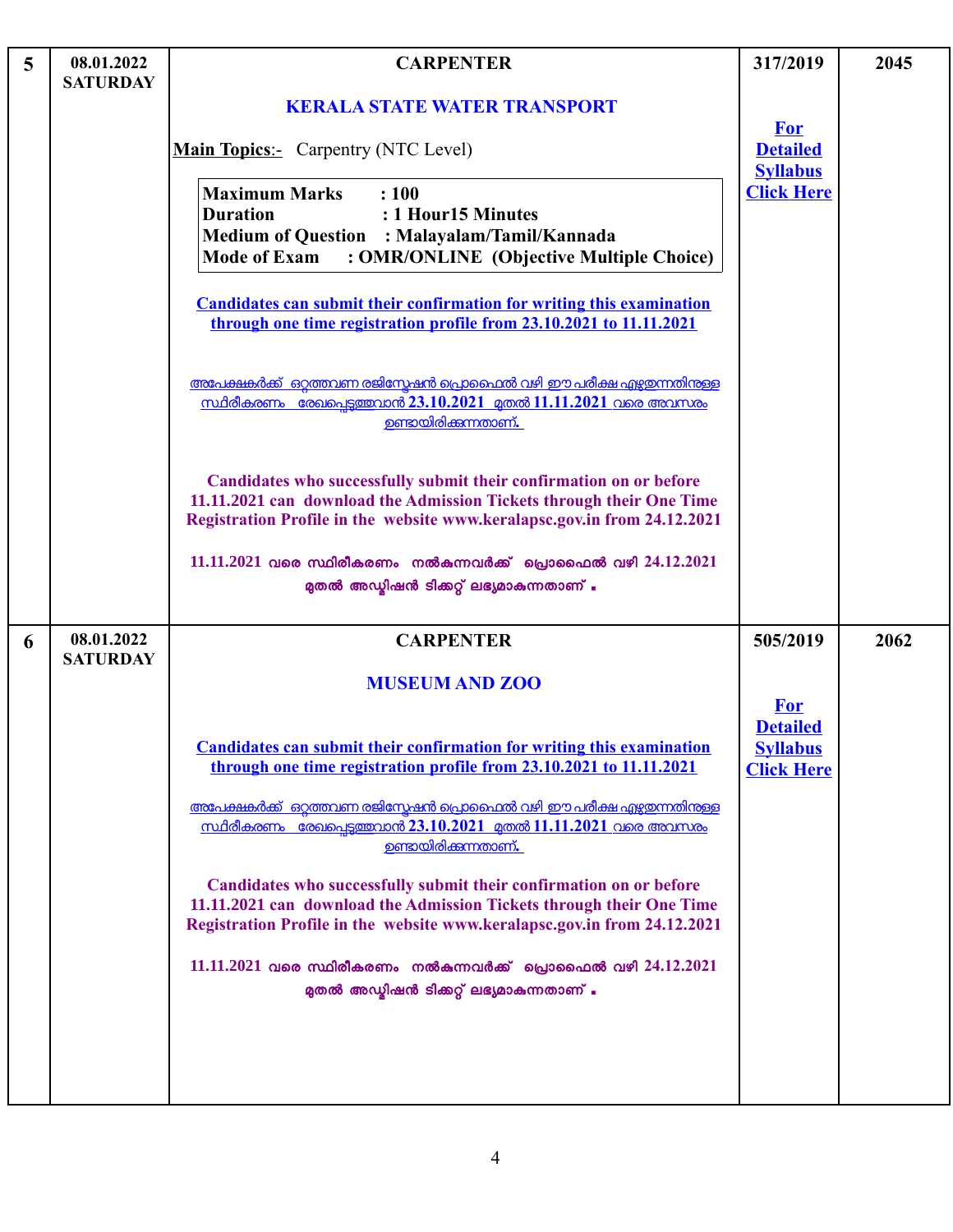| $\overline{7}$ | 08.01.2022<br><b>SATURDAY</b> | <b>CARPENTER/CARPENTER CUM PACKER</b>                                                                                                                                                                                                   | 071/2020                                                              | <b>TVM-1588</b> |
|----------------|-------------------------------|-----------------------------------------------------------------------------------------------------------------------------------------------------------------------------------------------------------------------------------------|-----------------------------------------------------------------------|-----------------|
|                |                               | <b>ANIMAL HUSBANDRY</b>                                                                                                                                                                                                                 |                                                                       |                 |
|                |                               | <b>Candidates can submit their confirmation for writing this examination</b><br>through one time registration profile from 23.10.2021 to 11.11.2021<br><u>അപേക്ഷകർക്ക്  ഒറ്റത്തവണ രജിസ്റ്റേഷൻ പ്രൊഫൈൽ വഴി ഈ പരീക്ഷ എഴ്ചതന്നതിന്തള്ള</u> | <b>For</b><br><b>Detailed</b><br><b>Syllabus</b><br><b>Click Here</b> |                 |
|                |                               | <u>സ്ഥിരീകരണം രേഖപ്പെടുത്തവാൻ 23.10.2021 മുതൽ 11.11.2021 വരെ അവസരം</u><br><u>ണ്ടൊയിരിക്കുന്നതാണ്.</u>                                                                                                                                   |                                                                       |                 |
|                |                               | Candidates who successfully submit their confirmation on or before<br>11.11.2021 can download the Admission Tickets through their One Time<br>Registration Profile in the website www.keralapsc.gov.in from 24.12.2021                  |                                                                       |                 |
|                |                               | 11.11.2021 വരെ സ്ഥിരീകരണം നൽകുന്നവർക്ക് പ്രൊഫൈൽ വഴി 24.12.2021<br>മുതൽ അഡ്മിഷൻ ടിക്കറ്റ് ലഭ്യമാകുന്നതാണ് .                                                                                                                              |                                                                       |                 |
|                |                               | <b>COMMON TEST FOR SL.NO. 5, 6 &amp; 7</b>                                                                                                                                                                                              |                                                                       |                 |
| 8              | 11.01.2022<br><b>TUESDAY</b>  | <b>ASSISTANT MANAGER (CHEMICAL)</b>                                                                                                                                                                                                     | 381/2020                                                              | 174             |
|                |                               | <b>KERALA CERAMICS LIMITED</b>                                                                                                                                                                                                          | <b>For</b>                                                            |                 |
|                |                               | <b>Main Topics:-</b> Questions based on educational qualification.                                                                                                                                                                      | <b>Detailed</b>                                                       |                 |
|                |                               | <b>Maximum Marks</b><br>: 100<br><b>Duration</b><br>: 1 Hour15 Minutes<br><b>Medium of Question : English</b><br>: OMR/ONLINE (Objective Multiple Choice)<br><b>Mode of Exam</b>                                                        | <b>Syllabus</b><br><b>Click Here</b>                                  |                 |
|                |                               | <b>Candidates can submit their confirmation for writing this examination</b><br>through one time registration profile from 23.10.2021 to 11.11.2021                                                                                     |                                                                       |                 |
|                |                               | <u>അപേക്ഷകർക്ക്  ഓത്തവണ രജിസ്റ്റേഷൻ പ്രൊഫൈൽ വഴി ഈ പരീക്ഷ എഴ്ചതന്നതിന്തള</u><br><u>സ്ഥിരീകരണം രേഖപെട്ടത്തവാൻ 23.10.2021 മുതൽ 11.11.2021 വരെ അവസരം</u><br><u>ഉണ്ടായിരിക്കുന്നതാണ്.</u>                                                    |                                                                       |                 |
|                |                               | Candidates who successfully submit their confirmation on or before<br>11.11.2021 can download the Admission Tickets through their One Time<br>Registration Profile in the website www.keralapsc.gov.in from 27.12.2021                  |                                                                       |                 |
|                |                               | $11.11.2021$ വരെ സ്ഥിരീകരണം നൽകുന്നവർക്ക് പ്രൊഫൈൽ വഴി 27.12.2021<br>മുതൽ അഡ്മിഷൻ ടിക്കറ്റ് ലഭ്യമാകുന്നതാണ് .                                                                                                                            |                                                                       |                 |
|                |                               |                                                                                                                                                                                                                                         |                                                                       |                 |
|                |                               |                                                                                                                                                                                                                                         |                                                                       |                 |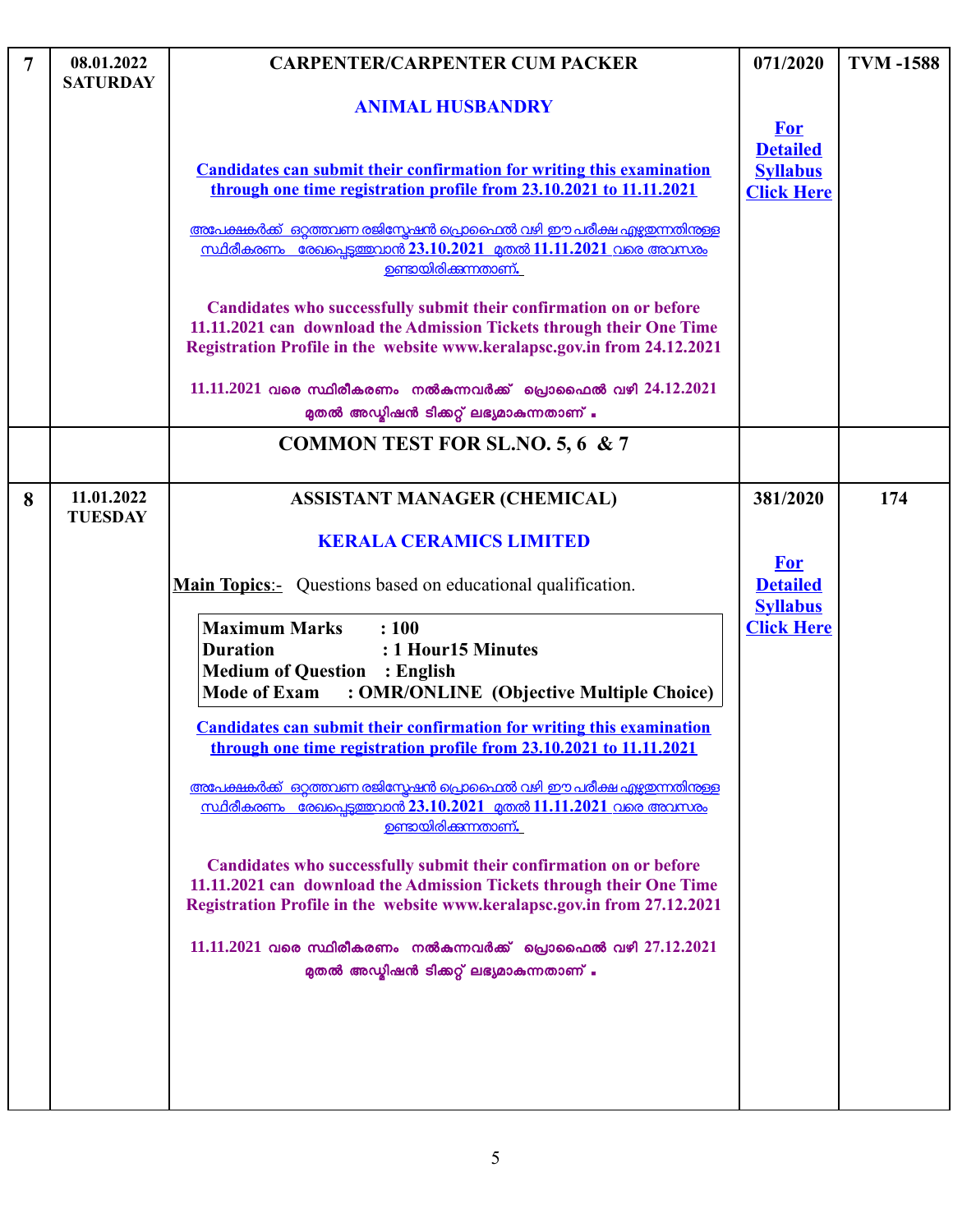| 9 | 13.01.2022<br><b>THURSDAY</b> | <b>JUNIOR CONSULTANT (ANAESTHESIA)</b>                                                                                                                                                                                 | 160/2020                                         | Ezhava/<br>Thiyya/ |
|---|-------------------------------|------------------------------------------------------------------------------------------------------------------------------------------------------------------------------------------------------------------------|--------------------------------------------------|--------------------|
|   |                               | <b>HEALTH SERVICES</b>                                                                                                                                                                                                 |                                                  | <b>Billava</b>     |
|   |                               | (NCA Notification)                                                                                                                                                                                                     | <b>For</b><br><b>Detailed</b><br><b>Syllabus</b> | 33                 |
|   |                               | <b>Main Topics:</b> Questions based on educational qualification.                                                                                                                                                      | <b>Click Here</b>                                |                    |
|   |                               | <b>Maximum Marks</b><br>: 100<br><b>Duration</b><br>: 1 Hour15 Minutes<br><b>Medium of Question : English</b><br><b>Mode of Exam</b><br>: OMR/ONLINE (Objective Multiple Choice)                                       |                                                  |                    |
|   |                               | <b>Candidates can submit their confirmation for writing this examination</b><br>through one time registration profile from 23.10.2021 to 11.11.2021                                                                    |                                                  |                    |
|   |                               | അപേക്ഷകർക്ക് ഒറ്റത്തവണ രജിസ്നേഷൻ പ്രൊഫൈൽ വഴി ഈ പരീക്ഷ എഴ്ചയന്നതിന്റള്ള<br><u>സ്ഥിരീകരണം രേഖപ്പെടുത്തവാൻ 23.10.2021 മുതൽ 11.11.2021 വരെ അവസരം</u><br><u>ഉണ്ടായിരിക്കന്നതാണ്.</u>                                        |                                                  |                    |
|   |                               | Candidates who successfully submit their confirmation on or before<br>11.11.2021 can download the Admission Tickets through their One Time<br>Registration Profile in the website www.keralapsc.gov.in from 29.12.2021 |                                                  |                    |
|   |                               | 11.11.2021 വരെ സ്ഥിരീകരണം നൽകുന്നവർക്ക് പ്രൊഫൈൽ വഴി 29.12.2021<br>മുതൽ അഡ്യിഷൻ ടിക്കറ്റ് ലഭ്യമാകുന്നതാണ് .                                                                                                             |                                                  |                    |
|   |                               |                                                                                                                                                                                                                        |                                                  |                    |
|   |                               |                                                                                                                                                                                                                        |                                                  |                    |
|   |                               |                                                                                                                                                                                                                        |                                                  |                    |
|   |                               |                                                                                                                                                                                                                        |                                                  |                    |
|   |                               |                                                                                                                                                                                                                        |                                                  |                    |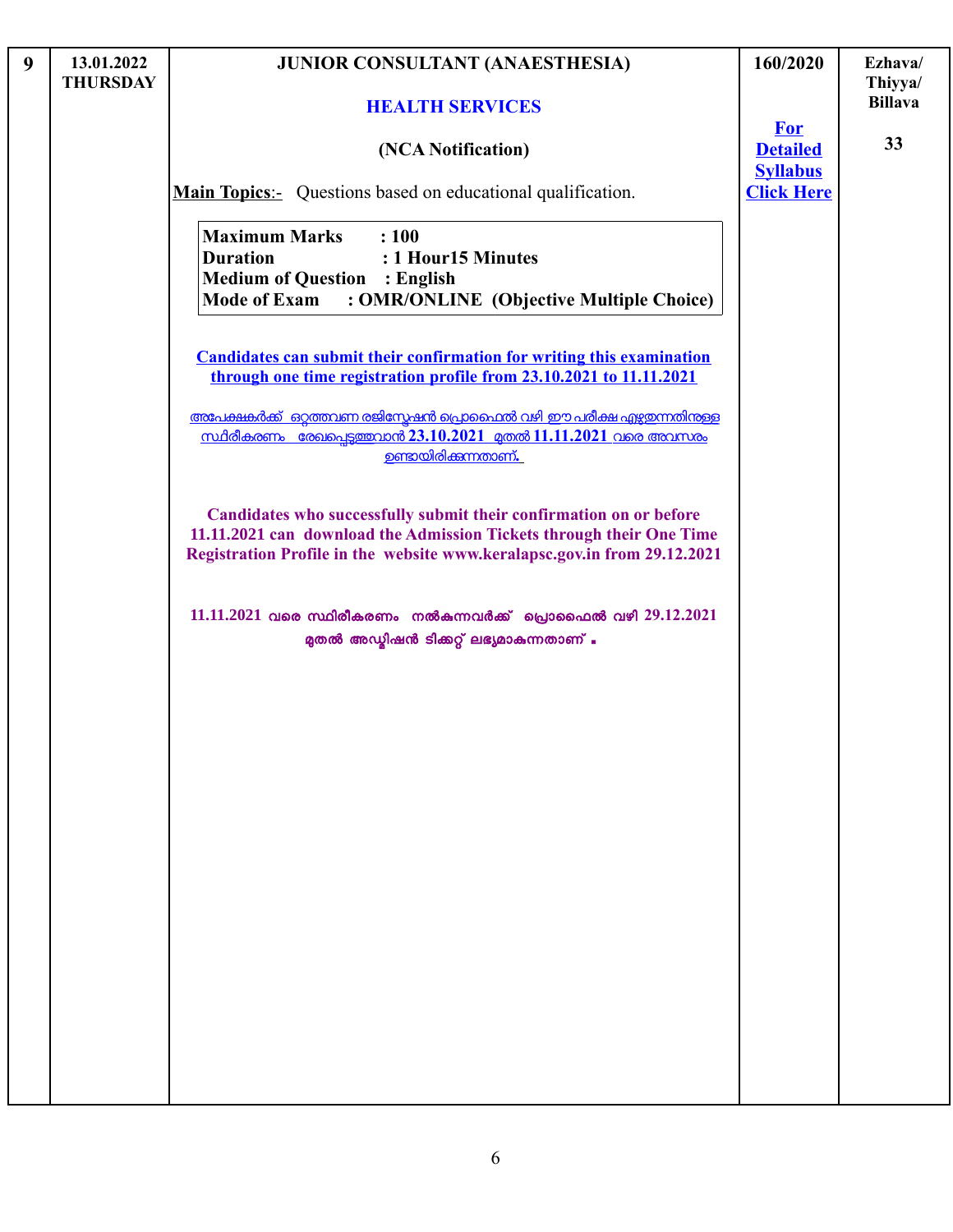| 10 | 22.01.2022<br><b>SATURDAY</b> | FULL TIME JUNIOR LANGUAGE TEACHER (SANSKRIT)                                                                                                                                                                           | 522/2019                                                       | <b>TVM-508</b>                   |
|----|-------------------------------|------------------------------------------------------------------------------------------------------------------------------------------------------------------------------------------------------------------------|----------------------------------------------------------------|----------------------------------|
|    |                               | <b>EDUCATION</b>                                                                                                                                                                                                       |                                                                | <b>KLM-391</b><br><b>KZD-539</b> |
|    |                               | <b>Main Topics:-</b>                                                                                                                                                                                                   | <b>For</b>                                                     |                                  |
|    |                               | Part $I -$                                                                                                                                                                                                             | <b>Detailed</b>                                                |                                  |
|    |                               | General Knowledge, Current Affairs, Renaissance in Kerala - 20 Marks                                                                                                                                                   | <b>Syllabus</b>                                                |                                  |
|    |                               | Part II - Sanskrit - 80 Marks                                                                                                                                                                                          | <b>Click Here</b>                                              |                                  |
|    |                               | <b>Maximum Marks</b><br>: 100<br><b>Duration</b><br>: 1 Hour15 Minutes<br><b>Medium of Question : Part I - English</b><br>Part II - Sanskrit<br>: OMR/ONLINE (Objective Multiple Choice)<br><b>Mode of Exam</b>        |                                                                |                                  |
|    |                               | <b>Candidates can submit their confirmation for writing this examination</b><br>through one time registration profile from 23.10.2021 to 11.11.2021                                                                    |                                                                |                                  |
|    |                               | അപേക്ഷകർക്ക് ഒറ്റത്തവണ രജിസ്നേഷൻ പ്രൊഫൈൽ വഴി ഈ പരീക്ഷ എഴ്ചയന്നതിനുള്ള<br><u>സ്ഥിരീകരണം രേഖപെട്ടത്തവാൻ 23.10.2021 മുതൽ 11.11.2021 വരെ അവസരം</u><br><u>ഉണ്ടായിരിക്കുന്നതാണ്.</u>                                         |                                                                |                                  |
|    |                               | Candidates who successfully submit their confirmation on or before<br>11.11.2021 can download the Admission Tickets through their One Time<br>Registration Profile in the website www.keralapsc.gov.in from 07.01.2022 |                                                                |                                  |
|    |                               | $11.11.2021$ വരെ സ്ഥിരീകരണം നൽകുന്നവർക്ക് പ്രൊഫൈൽ വഴി $07.01.2022$<br>മുതൽ അഡ്മിഷൻ ടിക്കറ്റ് ലഭ്യമാകുന്നതാണ് .                                                                                                         |                                                                |                                  |
| 11 | 23.01.2022                    | <b>RECEPTIONIST</b>                                                                                                                                                                                                    | 003/2019                                                       | 9553                             |
|    | <b>SUNDAY</b>                 | <b>MEDICDAL EDUCATION SERVICES</b>                                                                                                                                                                                     |                                                                |                                  |
|    |                               | <b>Main Topics:-</b> Questions based on education qualification                                                                                                                                                        |                                                                |                                  |
|    |                               | <b>Maximum Marks</b><br>: 100<br>: 1 Hour15 Minutes<br><b>Duration</b><br><b>Medium of Question</b><br>$:$ English<br><b>Mode of Exam</b><br>: OMR/ONLINE<br>(Objective Multiple Choice)                               | For<br><b>Detailed</b><br><b>Syllabus</b><br><b>Click Here</b> |                                  |
|    |                               | <b>Candidates can submit their confirmation for writing this examination</b><br>through one time registration profile from 23.10.2021 to 11.11.2021                                                                    |                                                                |                                  |
|    |                               | അപേക്ഷകർക്ക് ഒറ്റത്തവണ രജിസ്കേഷൻ പ്രൊഫൈൽ വഴി ഈ പരീക്ഷ എഴ്ചയന്നതിന്തള്ള<br>സ്ഥിരീകരണം രേഖപെടുത്തവാൻ 23.10.2021 മുതൽ 11.11.2021 വരെ അവസരം<br><u>ഉണ്ടായിരിക്കുന്നതാണ്.</u>                                                |                                                                |                                  |
|    |                               | Candidates who successfully submit their confirmation on or before<br>11.11.2021 can download the Admission Tickets through their One Time<br>Registration Profile in the website www.keralapsc.gov.in from 07.01.2022 |                                                                |                                  |
|    |                               | $11.11.2021$ വരെ സ്ഥിരീകരണം നൽകുന്നവർക്ക് പ്രൊഫൈൽ വഴി $07.01.2022$<br>മുതൽ അഡ്യിഷൻ ടിക്കറ്റ് ലഭ്യമാകുന്നതാണ് .                                                                                                         |                                                                |                                  |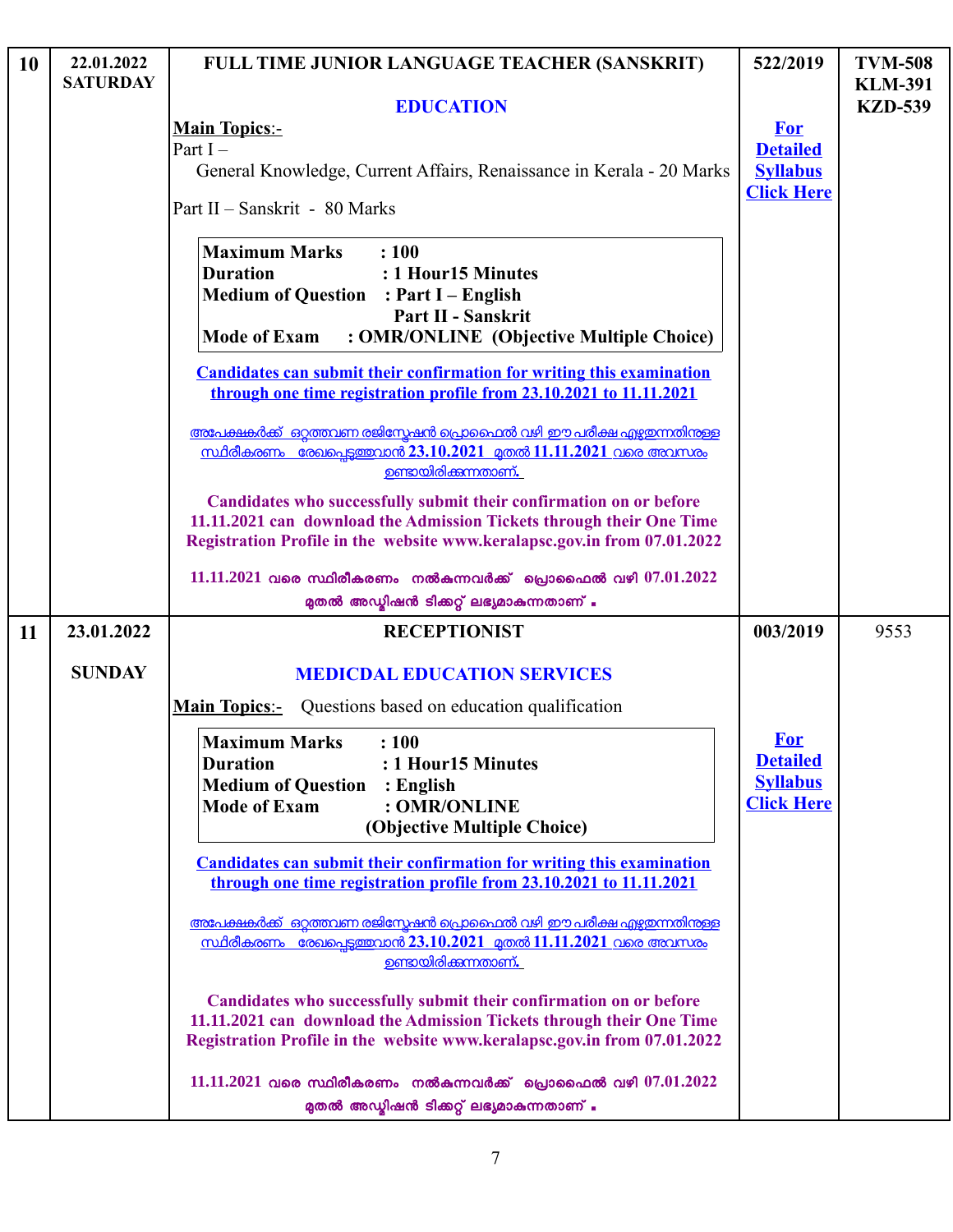| 12 | 23.01.2022<br><b>SUNDAY</b> | <b>LABORATORY TECHNICIAN GRADE II</b>                                                                                                                                                                                                                                                                                                                                                                                                                                                                                                                                                                                                                                                                                                                                                                                                                          | 101/2019                                                | <b>TVM-1889</b>                    |
|----|-----------------------------|----------------------------------------------------------------------------------------------------------------------------------------------------------------------------------------------------------------------------------------------------------------------------------------------------------------------------------------------------------------------------------------------------------------------------------------------------------------------------------------------------------------------------------------------------------------------------------------------------------------------------------------------------------------------------------------------------------------------------------------------------------------------------------------------------------------------------------------------------------------|---------------------------------------------------------|------------------------------------|
|    |                             | <b>INSURANCE MEDICAL SERVICES</b>                                                                                                                                                                                                                                                                                                                                                                                                                                                                                                                                                                                                                                                                                                                                                                                                                              |                                                         | <b>ALP-1223</b>                    |
|    |                             | <b>Main Topics:-</b> Questions based on educational qualification.                                                                                                                                                                                                                                                                                                                                                                                                                                                                                                                                                                                                                                                                                                                                                                                             | <b>For</b><br><b>Detailed</b><br><b>Syllabus</b>        | <b>EKM-1464</b><br><b>KKD-2519</b> |
|    |                             | <b>Maximum Marks</b><br>: 100<br><b>Duration</b><br>: 1 Hour15 Minutes<br><b>Medium of Question : English</b><br>: OMR/ONLINE (Objective Multiple Choice)<br><b>Mode of Exam</b><br><b>Candidates can submit their confirmation for writing this examination</b><br>through one time registration profile from 23.10.2021 to 11.11.2021<br><u>അപേക്ഷകർക്ക് ഒറ്റത്തവണ രജിസ്പേഷൻ പ്രൊഫൈൽ വഴി ഈ പരീക്ഷ എഴ്ചയന്നതിനുള്ള</u><br>സ്ഥിരീകരണം രേഖപെട്ടത്തവാൻ 23.10.2021 മുതൽ 11.11.2021 വരെ അവസരം<br>ഉണ്ടായിരിക്കുന്നതാണ്.<br>Candidates who successfully submit their confirmation on or before<br>11.11.2021 can download the Admission Tickets through their One Time<br>Registration Profile in the website www.keralapsc.gov.in from 07.01.2022<br>$11.11.2021$ വരെ സ്ഥിരീകരണം നൽകുന്നവർക്ക് പ്രൊഫൈൽ വഴി $07.01.2022$<br>മുതൽ അഡ്മിഷൻ ടിക്കറ്റ് ലഭ്യമാകുന്നതാണ് . | <b>Click Here</b>                                       |                                    |
| 13 | 23.01.2022<br><b>SUNDAY</b> | <b>LABORATORY TECHNICIAN GRADE II</b><br><b>INSURANCE MEDICAL SERVICES</b>                                                                                                                                                                                                                                                                                                                                                                                                                                                                                                                                                                                                                                                                                                                                                                                     | 144/2021<br><b>For</b>                                  | <b>KLM-3102</b>                    |
|    |                             | <b>Candidates can submit their confirmation for writing this examination</b><br>through one time registration profile from 23.10.2021 to 11.11.2021<br><u>അപേക്ഷകർക്ക് ഒറ്റത്തവണ രജിസ്പേഷൻ പ്രൊഫൈൽ വഴി ഈ പരീക്ഷ എഴ്ചതന്നതിനുള്ള</u><br><u>സ്ഥിരീകരണം രേഖപെട്ടത്തവാൻ 23.10.2021 മുതൽ 11.11.2021 വരെ അവസരം</u><br>ഉണ്ടായിരിക്കുന്നതാണ്.<br>Candidates who successfully submit their confirmation on or before<br>11.11.2021 can download the Admission Tickets through their One Time<br>Registration Profile in the website www.keralapsc.gov.in from 07.01.2022<br>$11.11.2021$ വരെ സ്ഥിരീകരണം നൽകുന്നവർക്ക് പ്രൊഫൈൽ വഴി $07.01.2022$<br>മുതൽ അഡ്യിഷൻ ടിക്കറ്റ് ലഭ്യമാകുന്നതാണ് .                                                                                                                                                                              | <b>Detailed</b><br><b>Syllabus</b><br><b>Click Here</b> |                                    |

L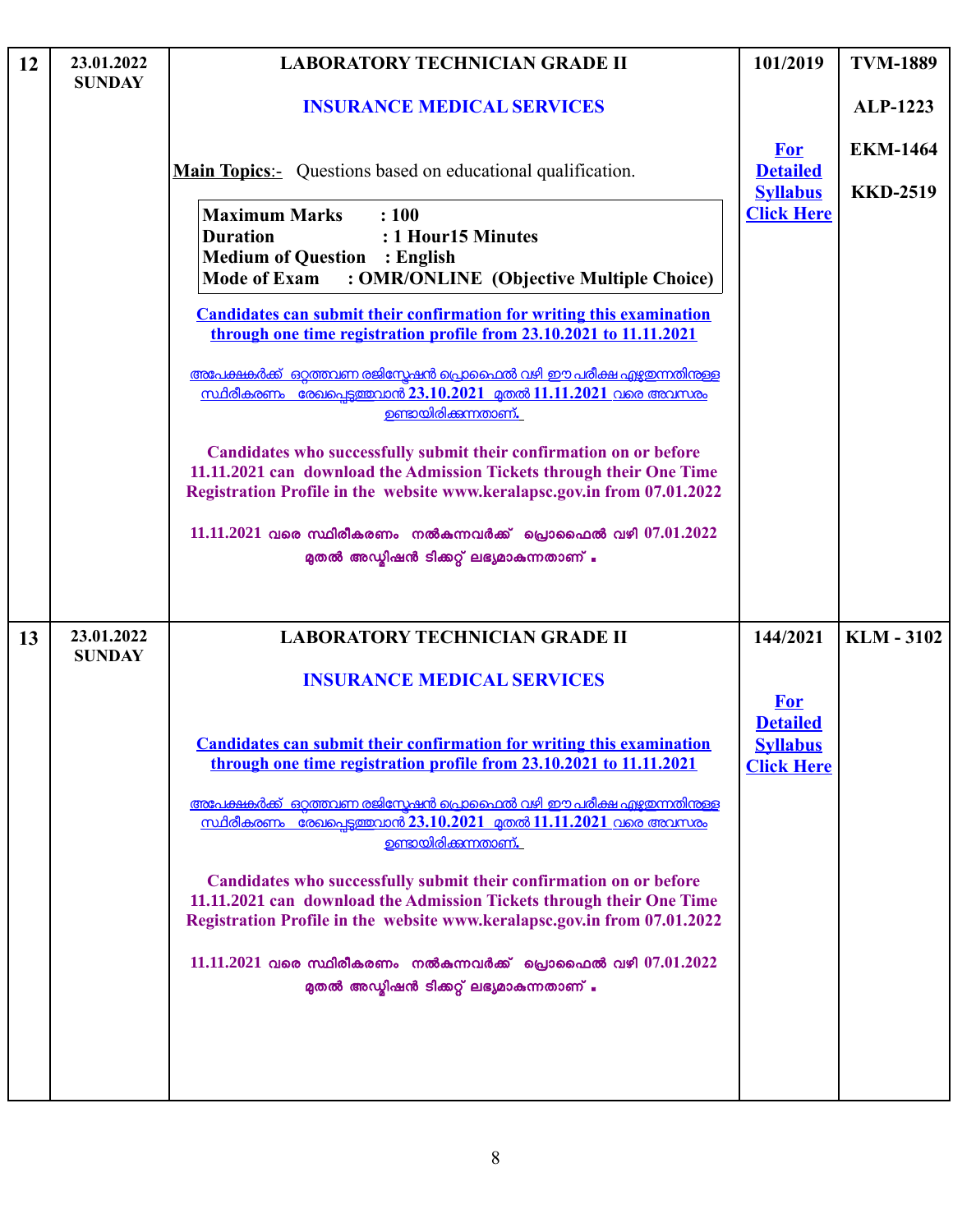| 14 | 23.01.2022<br><b>SUNDAY</b> | <b>LABORATORY TECHNICIAN GRADE II</b>                                                                                                                                                                                                                                                                                                                                                                                                                                                                                                                                                                                                                                                                               | 359/2020                                                              | LC/AI             |
|----|-----------------------------|---------------------------------------------------------------------------------------------------------------------------------------------------------------------------------------------------------------------------------------------------------------------------------------------------------------------------------------------------------------------------------------------------------------------------------------------------------------------------------------------------------------------------------------------------------------------------------------------------------------------------------------------------------------------------------------------------------------------|-----------------------------------------------------------------------|-------------------|
|    |                             | <b>HELALTH SERVICES</b>                                                                                                                                                                                                                                                                                                                                                                                                                                                                                                                                                                                                                                                                                             |                                                                       | <b>MLP-139</b>    |
|    |                             | (NCA Notification)                                                                                                                                                                                                                                                                                                                                                                                                                                                                                                                                                                                                                                                                                                  | <b>For</b><br><b>Detailed</b><br><b>Syllabus</b>                      |                   |
|    |                             | <b>Candidates can submit their confirmation for writing this examination</b><br>through one time registration profile from 23.10.2021 to 11.11.2021                                                                                                                                                                                                                                                                                                                                                                                                                                                                                                                                                                 | <b>Click Here</b>                                                     |                   |
|    |                             | <u>അപേക്ഷകർക്ക്  ഒറ്റത്തവണ രജിസ്റ്റേഷൻ പ്രൊഫൈൽ വഴി ഈ പരീക്ഷ എഴ്ചതന്നതിന്കള്</u><br><u>സ്ഥിരീകരണം രേഖപ്പെട്ടത്തവാൻ 23.10.2021 മുതൽ 11.11.2021 വരെ അവസരം</u><br>ഉണ്ടായിരിക്കുന്നതാണ്.                                                                                                                                                                                                                                                                                                                                                                                                                                                                                                                                 |                                                                       |                   |
|    |                             | Candidates who successfully submit their confirmation on or before<br>11.11.2021 can download the Admission Tickets through their One Time<br>Registration Profile in the website www.keralapsc.gov.in from 07.01.2022                                                                                                                                                                                                                                                                                                                                                                                                                                                                                              |                                                                       |                   |
|    |                             | $11.11.2021$ വരെ സ്ഥിരീകരണം നൽകുന്നവർക്ക് പ്രൊഫൈൽ വഴി $07.01.2022$<br>മുതൽ അഡ്മിഷൻ ടിക്കറ്റ് ലഭ്യമാകുന്നതാണ് .                                                                                                                                                                                                                                                                                                                                                                                                                                                                                                                                                                                                      |                                                                       |                   |
| 15 | 23.01.2022<br><b>SUNDAY</b> | <b>LABORATORY TECHNICIAN GRADE II</b>                                                                                                                                                                                                                                                                                                                                                                                                                                                                                                                                                                                                                                                                               | 528/2019                                                              | <b>KNR - 4224</b> |
|    |                             | <b>AYURVEDA COLLEGES</b><br><b>Candidates can submit their confirmation for writing this examination</b><br>through one time registration profile from 23.10.2021 to 11.11.2021<br><u>അപേക്ഷകർക്ക് ഒറ്റത്തവണ രജിസ്പേഷൻ പ്രൊഫൈൽ വഴി ഈ പരീക്ഷ എഴ്ചതന്നതിനുള്ള </u><br><u>സ്ഥിരീകരണം രേഖപെട്ടത്തവാൻ 23.10.2021 മതൽ 11.11.2021 വരെ അവസരം</u><br><u>ഉണ്ടായിരിക്കുന്നതാണ്.</u><br>Candidates who successfully submit their confirmation on or before<br>11.11.2021 can download the Admission Tickets through their One Time<br>Registration Profile in the website www.keralapsc.gov.in from 07.01.2022<br>$11.11.2021$ വരെ സ്ഥിരീകരണം നൽകന്നവർക്ക് പ്രൊഫൈൽ വഴി $07.01.2022$<br>മുതൽ അഡ്യിഷൻ ടിക്കറ്റ് ലഭ്യമാകുന്നതാണ് . | <b>For</b><br><b>Detailed</b><br><b>Syllabus</b><br><b>Click Here</b> |                   |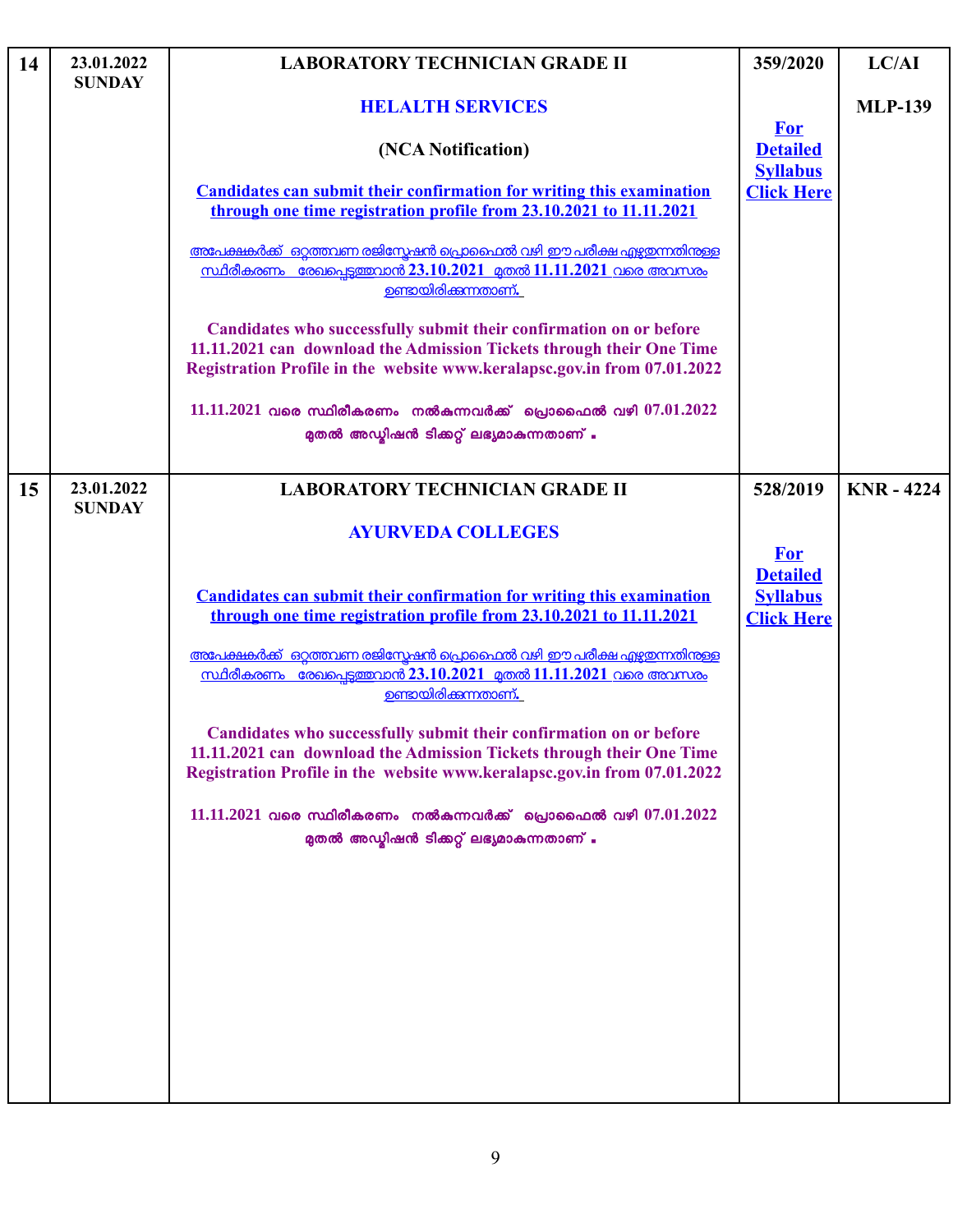| 16 | 23.01.2022<br><b>SUNDAY</b> | <b>LABORATORY TECHNICIAN GRADE II</b>                                                                                                                                                                                  | 198/2021                                                              | <b>SIUC Nadar</b> |
|----|-----------------------------|------------------------------------------------------------------------------------------------------------------------------------------------------------------------------------------------------------------------|-----------------------------------------------------------------------|-------------------|
|    |                             | <b>HEALTH SERVICES</b>                                                                                                                                                                                                 |                                                                       | <b>KNR-47</b>     |
|    |                             | (NCA Notification)                                                                                                                                                                                                     | <b>For</b><br><b>Detailed</b><br><b>Syllabus</b><br><b>Click Here</b> |                   |
|    |                             | <b>Candidates can submit their confirmation for writing this examination</b><br>through one time registration profile from 23.10.2021 to 11.11.2021                                                                    |                                                                       |                   |
|    |                             | <u>അപേക്ഷകർക്ക് ഒറ്റത്തവണ രജിസ്പേഷൻ പ്രൊഫൈൽ വഴി ഈ പരീക്ഷ എഴ്ചതന്നതിനുള്ള</u><br><u>സ്ഥിരീകരണം രേഖപെട്ടത്തവാൻ 23.10.2021 മതൽ 11.11.2021 വരെ അവസരം</u><br><u>ഉണ്ടായിരിക്കന്നതാണ്.</u>                                    |                                                                       |                   |
|    |                             | Candidates who successfully submit their confirmation on or before<br>11.11.2021 can download the Admission Tickets through their One Time<br>Registration Profile in the website www.keralapsc.gov.in from 07.01.2022 |                                                                       |                   |
|    |                             | $11.11.2021$ വരെ സ്ഥിരീകരണം നൽകുന്നവർക്ക് പ്രൊഫൈൽ വഴി $07.01.2022$<br>മുതൽ അഡ്യിഷൻ ടിക്കറ്റ് ലഭ്യമാകുന്നതാണ് .                                                                                                         |                                                                       |                   |
| 17 | 23.01.2022<br><b>SUNDAY</b> | <b>LABORATORY TECHNICIAN GRADE II</b>                                                                                                                                                                                  | 199/2021                                                              | <b>SCCC</b>       |
|    |                             | <b>HEALTH SERVICES</b>                                                                                                                                                                                                 | <b>For</b>                                                            | <b>KZD - 39</b>   |
|    |                             | (NCA Notification)                                                                                                                                                                                                     | <b>Detailed</b><br><b>Syllabus</b>                                    |                   |
|    |                             | <b>Candidates can submit their confirmation for writing this examination</b><br>through one time registration profile from 23.10.2021 to 11.11.2021                                                                    | <b>Click Here</b>                                                     |                   |
|    |                             | അപേക്ഷകർക്ക് ഒറ്റത്തവണ രജിസ്കേഷൻ പ്രൊഫൈൽ വഴി ഈ പരീക്ഷ എഴ്ചഇന്നതിനുള്ള<br><u>സ്ഥിരീകരണം രേഖപ്പെട്ടത്തവാൻ 23.10.2021 മുതൽ 11.11.2021 വരെ അവസരം</u><br><u>ഉണ്ടായിരിക്കുന്നതാണ്.</u>                                       |                                                                       |                   |
|    |                             | Candidates who successfully submit their confirmation on or before<br>11.11.2021 can download the Admission Tickets through their One Time<br>Registration Profile in the website www.keralapsc.gov.in from 07.01.2022 |                                                                       |                   |
|    |                             | $11.11.2021$ വരെ സ്ഥിരീകരണം നൽകുന്നവർക്ക് പ്രൊഫൈൽ വഴി $07.01.2022$<br>മുതൽ അഡ്മിഷൻ ടിക്കറ്റ് ലഭ്യമാകുന്നതാണ് .                                                                                                         |                                                                       |                   |
|    |                             |                                                                                                                                                                                                                        |                                                                       |                   |
|    |                             |                                                                                                                                                                                                                        |                                                                       |                   |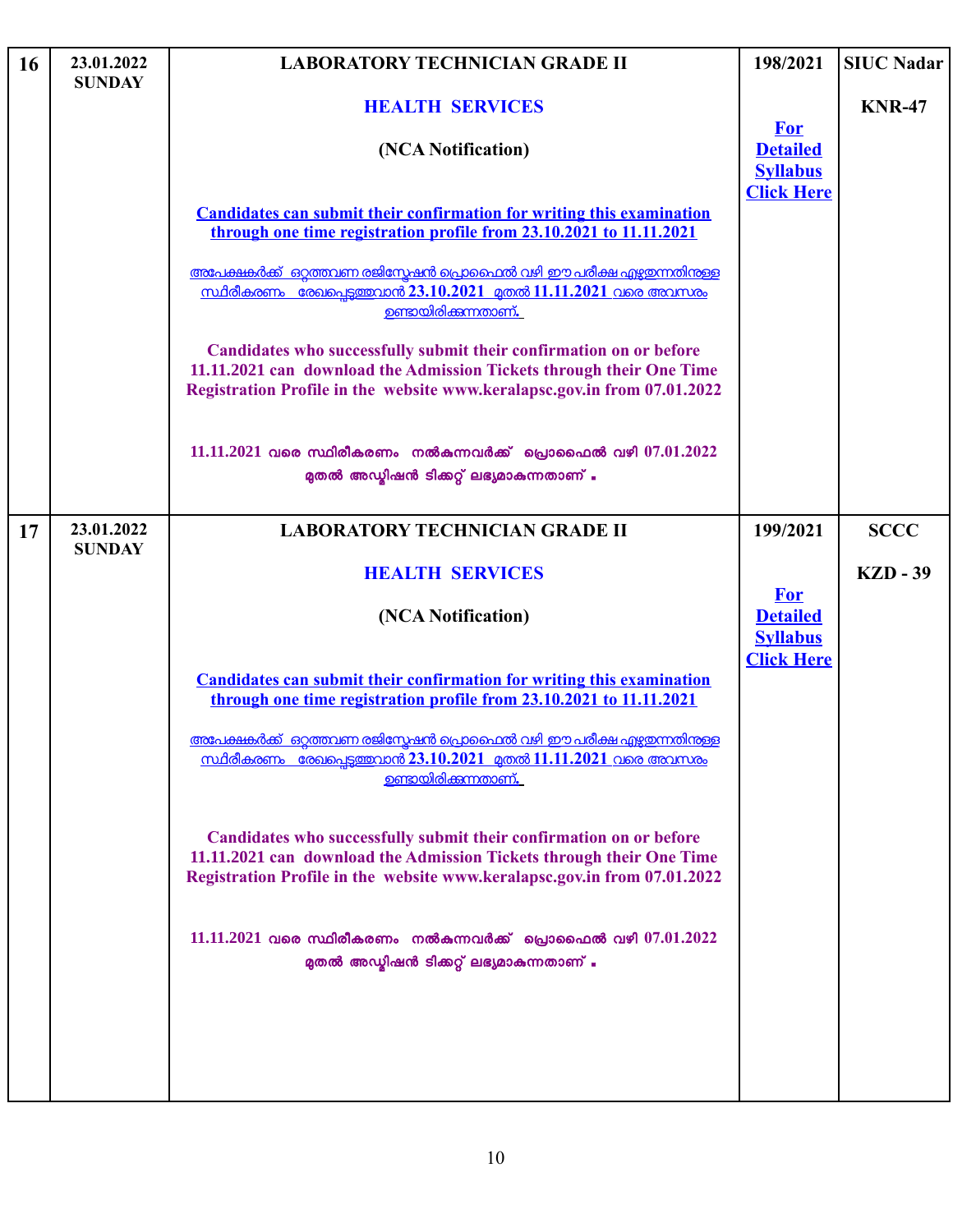| 18 | 23.01.2022<br><b>SUNDAY</b> | <b>LBORATORY TECHNICIAN GRADE II</b>                                                                                                                                                                                   | 200/2021                                                              | Hindu<br><b>Nadar</b>                                             |
|----|-----------------------------|------------------------------------------------------------------------------------------------------------------------------------------------------------------------------------------------------------------------|-----------------------------------------------------------------------|-------------------------------------------------------------------|
|    |                             | <b>HEALTH SERVICES</b>                                                                                                                                                                                                 |                                                                       |                                                                   |
|    |                             | (NCA Notification)                                                                                                                                                                                                     | <b>For</b><br><b>Detailed</b><br><b>Syllabus</b><br><b>Click Here</b> | $ALP-43$                                                          |
|    |                             | <b>Candidates can submit their confirmation for writing this examination</b><br>through one time registration profile from 23.10.2021 to 11.11.2021                                                                    |                                                                       |                                                                   |
|    |                             | <u>അപേക്ഷകർക്ക് ഒറ്റത്തവണ രജിസ്പേഷൻ പ്രൊഫൈൽ വഴി ഈ പരീക്ഷ എഴ്ചതന്നതിന്തള്ള</u><br><u>സ്ഥിരീകരണം രേഖപെട്ടത്തവാൻ 23.10.2021 മുതൽ 11.11.2021 വരെ അവസരം</u><br><u>ഉണ്ടായിരിക്കുന്നതാണ്.</u>                                 |                                                                       |                                                                   |
|    |                             | Candidates who successfully submit their confirmation on or before<br>11.11.2021 can download the Admission Tickets through their One Time<br>Registration Profile in the website www.keralapsc.gov.in from 07.01.2022 |                                                                       |                                                                   |
|    |                             | $11.11.2021$ വരെ സ്ഥിരീകരണം നൽകുന്നവർക്ക് പ്രൊഫൈൽ വഴി $07.01.2022$<br>മുതൽ അഡ്ലിഷൻ ടിക്കറ്റ് ലഭ്യമാകുന്നതാണ് .                                                                                                         |                                                                       |                                                                   |
| 19 | 23.01.2022<br><b>SUNDAY</b> | <b>LABORATORY TECHNICIAN GRADE II</b>                                                                                                                                                                                  | 338/2020                                                              | <b>TVM-102</b>                                                    |
|    |                             | <b>HEALTH SERVICES</b>                                                                                                                                                                                                 |                                                                       | <b>KLM-78</b><br><b>PTA-69</b>                                    |
|    |                             | (SR for SC/ST and ST only)                                                                                                                                                                                             | <b>For</b><br><b>Detailed</b><br><b>Syllabus</b><br><b>Click Here</b> | <b>ALP-47</b><br><b>KTM-47</b><br><b>IDK-63</b>                   |
|    |                             | <b>Candidates can submit their confirmation for writing this examination</b><br>through one time registration profile from 23.10.2021 to 11.11.2021                                                                    |                                                                       | <b>EKM-90</b><br><b>TSR-103</b><br><b>PKD-74</b><br><b>MLP-89</b> |
|    |                             | <u>അപേക്ഷകർക്ക് ഒറ്റത്തവണ രജിസ്പേഷൻ പ്രൊഫൈൽ വഴി ഈ പരീക്ഷ എഴ്ചതന്നതിനുള്ള</u><br><u>സ്ഥിരീകരണം രേഖപ്പെട്ടത്തവാൻ 23.10.2021 മുതൽ 11.11.2021 വരെ അവസരം</u><br><u>ഉണ്ടായിരിക്കന്നതാണ്.</u>                                 |                                                                       | <b>KKD-64</b><br><b>WYD-51</b><br><b>KNR-25</b><br><b>KZD-28</b>  |
|    |                             | Candidates who successfully submit their confirmation on or before<br>11.11.2021 can download the Admission Tickets through their One Time<br>Registration Profile in the website www.keralapsc.gov.in from 07.01.2022 |                                                                       |                                                                   |
|    |                             | $11.11.2021$ വരെ സ്ഥിരീകരണം നൽകുന്നവർക്ക് പ്രൊഫൈൽ വഴി $07.01.2022$<br>മുതൽ അഡ്യിഷൻ ടിക്കറ്റ് ലഭ്യമാകുന്നതാണ് .                                                                                                         |                                                                       |                                                                   |
|    |                             |                                                                                                                                                                                                                        |                                                                       |                                                                   |
|    |                             |                                                                                                                                                                                                                        |                                                                       |                                                                   |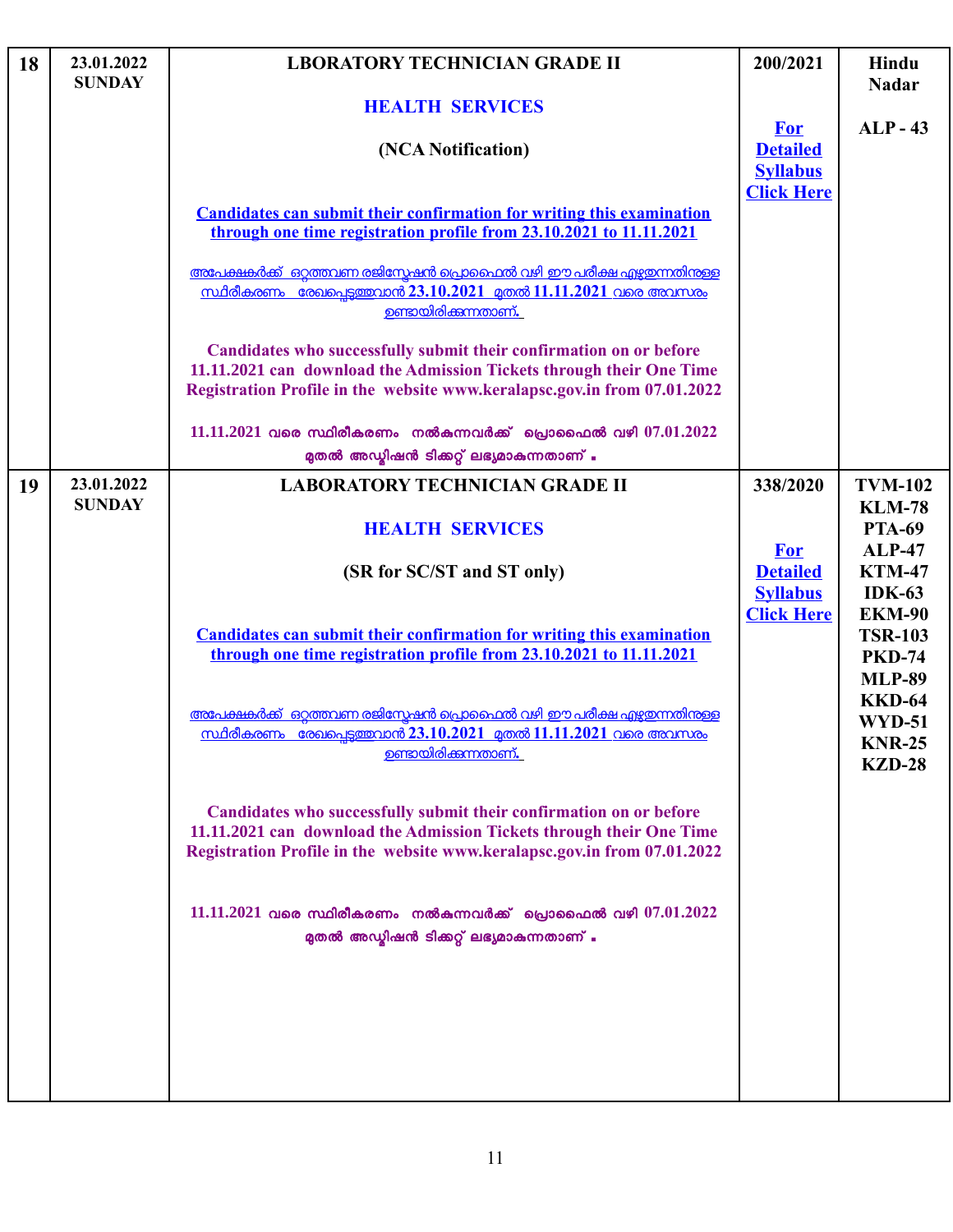| 20 | 23.01.2022<br><b>SUNDAY</b> | <b>LABORATORY TECHNICIAN GRADE II</b>                                                                                                                                                                                  | 099/2019                                                              | <b>KZD-5899</b> |
|----|-----------------------------|------------------------------------------------------------------------------------------------------------------------------------------------------------------------------------------------------------------------|-----------------------------------------------------------------------|-----------------|
|    |                             | <b>HOMOEOPATHY</b>                                                                                                                                                                                                     | <b>For</b><br><b>Detailed</b><br><b>Syllabus</b>                      |                 |
|    |                             | <b>Candidates can submit their confirmation for writing this examination</b><br>through one time registration profile from 23.10.2021 to 11.11.2021                                                                    | <b>Click Here</b>                                                     |                 |
|    |                             | അപേക്ഷകർക്ക് ഒറ്റത്തവണ രജിസ്കേഷൻ പ്രൊഫൈൽ വഴി ഈ പരീക്ഷ എഴ്ചയന്നതിന്തള്ള<br><u>സ്ഥിരീകരണം രേഖപ്പെട്ടത്തവാൻ 23.10.2021 മുതൽ 11.11.2021 വരെ അവസരം</u><br><u>ഉണ്ടായിരിക്കുന്നതാണ്.</u>                                      |                                                                       |                 |
|    |                             | Candidates who successfully submit their confirmation on or before<br>11.11.2021 can download the Admission Tickets through their One Time<br>Registration Profile in the website www.keralapsc.gov.in from 07.01.2022 |                                                                       |                 |
|    |                             | 11.11.2021 വരെ സ്ഥിരീകരണം നൽകുന്നവർക്ക് പ്രൊഫൈൽ വഴി $07.01.2022$<br>മുതൽ അഡ്മിഷൻ ടിക്കറ്റ് ലഭ്യമാകുന്നതാണ് .                                                                                                           |                                                                       |                 |
| 21 | 23.01.2022                  | <b>LABORATORY TECHNICIAN GRADE II</b>                                                                                                                                                                                  | 394/2020                                                              | <b>TVM-2372</b> |
|    | <b>SUNDAY</b>               | <b>HOMOEOPATHY</b>                                                                                                                                                                                                     |                                                                       | <b>IDK-1836</b> |
|    |                             | <b>Candidates can submit their confirmation for writing this examination</b><br>through one time registration profile from 23.10.2021 to 11.11.2021                                                                    | <b>For</b><br><b>Detailed</b><br><b>Syllabus</b><br><b>Click Here</b> |                 |
|    |                             | അപേക്ഷകർക്ക് ഒറ്റത്തവണ രജിസ്റ്റേഷൻ പ്രൊഫൈൽ വഴി ഈ പരീക്ഷ എഴ്ചയന്നതിന്തള്ള<br><u>സ്ഥിരീകരണം രേഖപെടുത്തവാൻ 23.10.2021 മതൽ 11.11.2021 വരെ അവസരം</u><br><u>ഉണ്ടായിരിക്കുന്നതാണ്.</u>                                        |                                                                       |                 |
|    |                             | Candidates who successfully submit their confirmation on or before<br>11.11.2021 can download the Admission Tickets through their One Time<br>Registration Profile in the website www.keralapsc.gov.in from 07.01.2022 |                                                                       |                 |
|    |                             | $11.11.2021$ വരെ സ്ഥിരീകരണം നൽകുന്നവർക്ക് പ്രൊഫൈൽ വഴി $07.01.2022$<br>മുതൽ അഡ്മിഷൻ ടിക്കറ്റ് ലഭ്യമാകുന്നതാണ് .                                                                                                         |                                                                       |                 |
|    |                             | <b>COMMON TEST FOR SL.NO. 12 TO 21</b>                                                                                                                                                                                 |                                                                       |                 |
|    |                             |                                                                                                                                                                                                                        |                                                                       |                 |
|    |                             |                                                                                                                                                                                                                        |                                                                       |                 |
|    |                             |                                                                                                                                                                                                                        |                                                                       |                 |
|    |                             |                                                                                                                                                                                                                        |                                                                       |                 |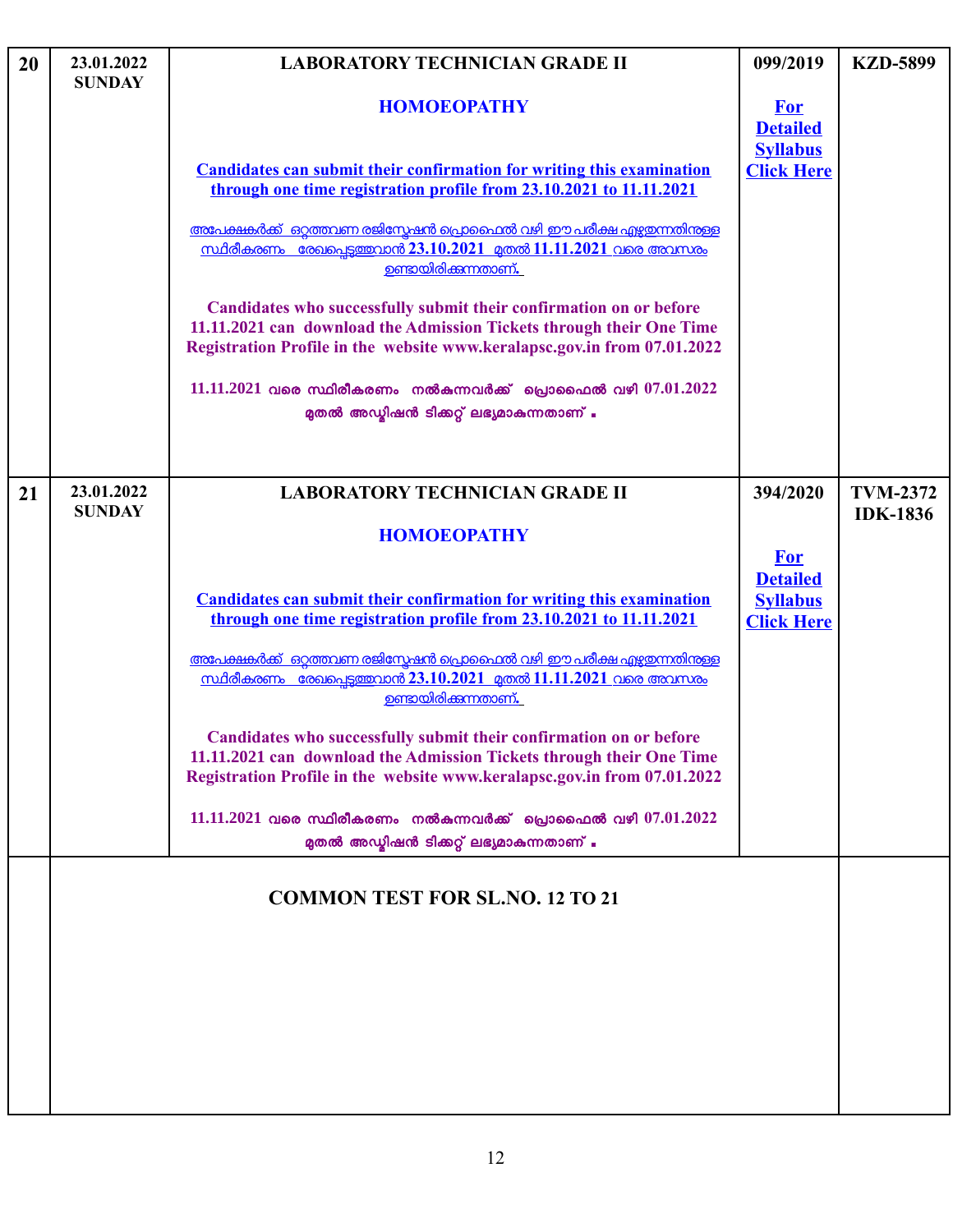| 22 | 30.01.2022<br><b>SUNDAY</b> | <b>OPERATOR</b>                                                                                                                                                                                                        | 211/2020                             | 33618 |
|----|-----------------------------|------------------------------------------------------------------------------------------------------------------------------------------------------------------------------------------------------------------------|--------------------------------------|-------|
|    |                             | <b>KERALA WATER AUTHORITY</b>                                                                                                                                                                                          |                                      |       |
|    |                             | <b>Main Topics:</b> Questions based on educational qualification.                                                                                                                                                      | <b>For</b><br><b>Detailed</b>        |       |
|    |                             | <b>Maximum Marks</b><br>$\therefore 100$<br>: 1 Hour15 Minutes<br><b>Duration</b>                                                                                                                                      | <b>Syllabus</b><br><b>Click Here</b> |       |
|    |                             | <b>Medium of Question : English</b><br>Mode of Exam : OMR/ONLINE (Objective Multiple Choice)                                                                                                                           |                                      |       |
|    |                             | <b>Candidates can submit their confirmation for writing this examination</b><br>through one time registration profile from 23.10.2021 to 11.11.2021                                                                    |                                      |       |
|    |                             | <u>അപേക്ഷകർക്ക് ഒറ്റത്തവണ രജിസ്പേഷൻ പ്രൊഫൈൽ വഴി ഈ പരീക്ഷ എഴ്ചതന്നതിന്</u> കള<br><u>സ്ഥിരീകരണം രേഖപ്പെടുത്തവാൻ 23.10.2021 മുതൽ 11.11.2021 വരെ അവസരം</u><br><u>ഉണ്ടായിരിക്കുന്നതാണ്.</u>                                 |                                      |       |
|    |                             | Candidates who successfully submit their confirmation on or before<br>11.11.2021 can download the Admission Tickets through their One Time<br>Registration Profile in the website www.keralapsc.gov.in from 15.01.2022 |                                      |       |
|    |                             | 11.11.2021 വരെ സ്ഥിരീകരണം നൽകുന്നവർക്ക് പ്രൊഫൈൽ വഴി $15.01.2022$<br>മുതൽ അഡ്മിഷൻ ടിക്കറ്റ് ലഭ്യമാകുന്നതാണ് .                                                                                                           |                                      |       |